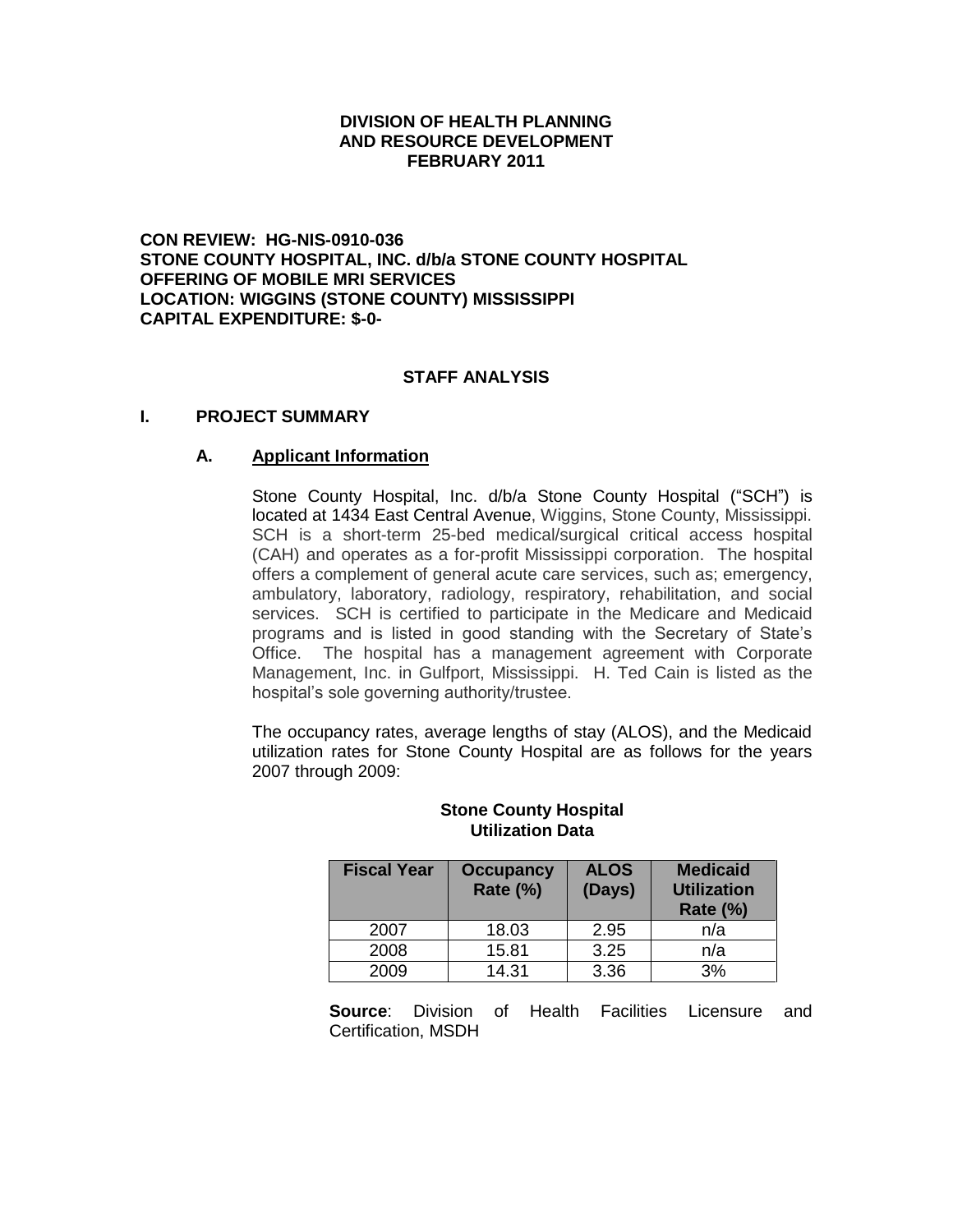# **B. Project Description**

Stone County Hospital requests Certificate of Need (CON) authority to offer magnetic resonance imaging (MRI) services at Stone County Hospital through a joint venture with P&L Contracting ("P&L"), of Batesville, Mississippi, a mobile MRI vendor. P&L is currently a CON approved provider/vendor of mobile MRI services and equipment.

The applicant proposes to be added to P&L's existing mobile route. P&L will be providing a 1.5 Tesla scanner or a scanner of comparable quality and capability, installed in a mobile unit and located at SCH on Saturday morning for approximately four hours. The application contains a detailed imaging service agreement between Stone County and P&L Contracting regarding the proposed project.

The applicant indicates that no capital expenditure, construction, or renovation will be required to implement the project nor will it require any additional personnel. The applicant included a projected operating statement for the first, second, and third years of operation (See Attachment 1).

On September 22, 2010, the applicant received correspondence from the Division of Licensure and Certification asserting that the site at Stone County Hospital, Wiggins, Mississippi, is approved for the placement of a Mobile MRI diagnostic unit.

# **II. TYPE OF REVIEW REQUIRED**

Projects which propose the establishment of MRI services are reviewed in accordance with Section 41-7-191, subparagraph  $(1)(d)(xii)$  of the Mississippi Code of 1972 Annotated, as amended, and duly adopted rules, procedures, plans, criteria, and standards of the Mississippi State Department of Health.

In accordance with Section 41-7-197 (2) of the Mississippi Code 1972 Annotated, as amended, any person may request a public hearing on this project within 20 days of publication of the staff analysis. The opportunity to request a hearing expires on March 3, 2011.

## **III. CONFORMANCE WITH THE STATE HEALTH PLAN AND OTHER ADOPTED CRITERIA AND STANDARDS**

# **A. State Health Plan (SHP)**

The *FY 2010 State Health Plan* contains criteria and standards which an applicant is required to meet before receiving Certificate of Need authority for offering MRI services. This application is in substantial compliance with applicable criteria and standards.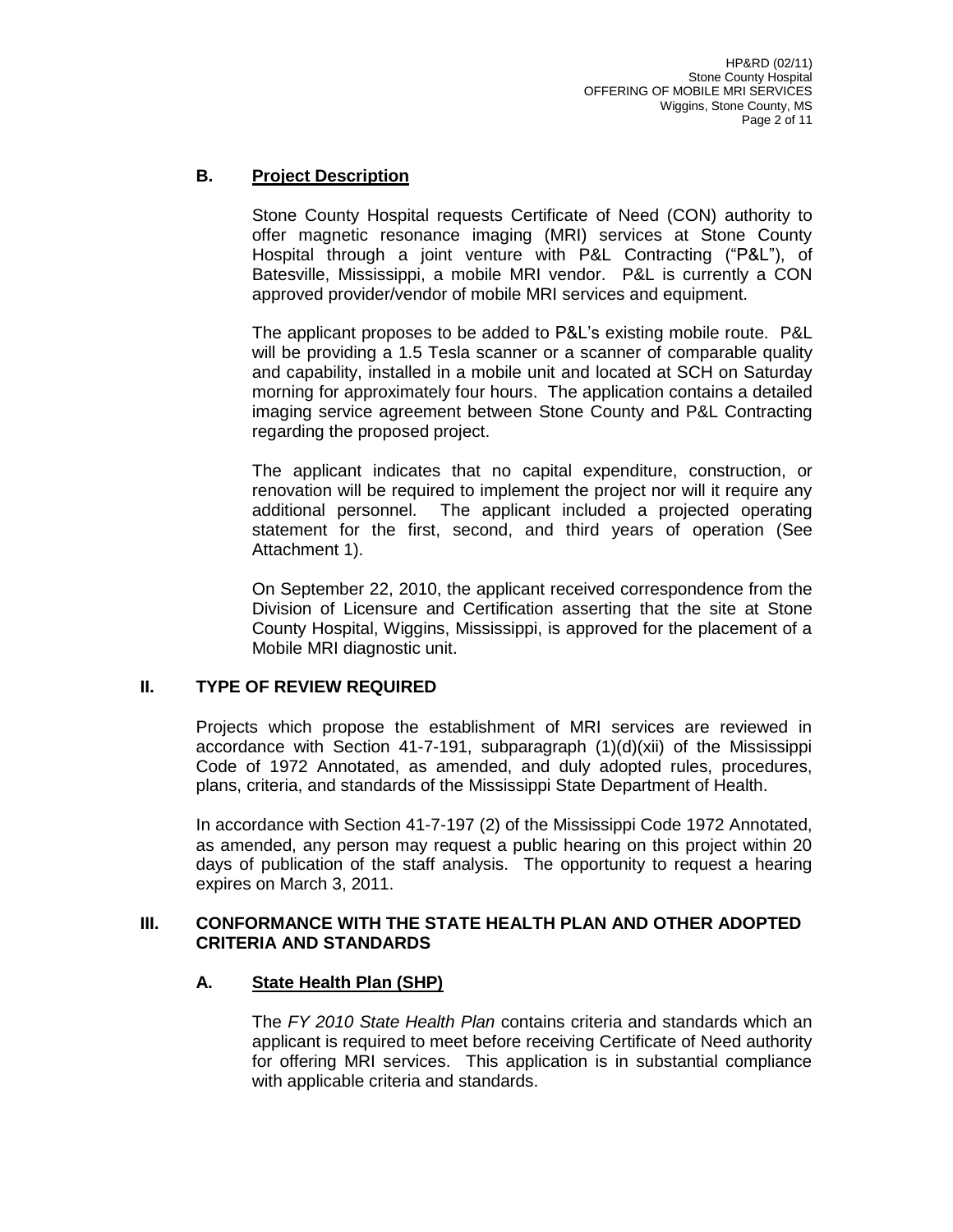## **SHP Criterion 1 – Need**

An entity desiring to offer MRI services must document that the equipment shall perform a minimum of 2,700 procedures by the end of the second year of operation, according to the *FY 2010 State Health Plan.* The *State Health Plan* provides, however, that: "If the MRI unit in question is presently utilized by more than one provider of MRI services, the actual number of procedures performed by them during the most recent 12-month period may be used instead of the formula projections". In addition, the *State Health Plan* requires that if a particular MRI unit is utilized by more than one provider of MRI services, all existing or proposed providers of MRI services must jointly meet the required service volume of 2,700 procedures annually by the end of the second year of operation.

The applicant indicates that the proposed project is a joint venture involving an existing mobile MRI vendor, P&L Contracting of Batesville and the proposed MRI services provider Stone County Hospital, Inc. to provide MRI services at the hospital on Saturday mornings for four hours. According to the applicant, P&L Contracting performed 2,400 MRI procedures in 2009, and expects to generate 3,689 procedures next year. The applicant further indicates that this projection includes an average of 26 scans per month at SCH.

According to the *FY 2010 State Health Plan*, facilities on P&L's existing mobile MRI route performed a total of 2,442 procedures in 2009, excluding the procedures performed at the two state operated facilities listed on the route. The proposed route does not contain the two state facilities; however, P&L Contracting is proposing to meet the minimum 2,700 procedures by the end of the second year of operation. The applicant submitted details regarding the proposed route to demonstrate that P&L produced a reasonable route which would accommodate the hospital's need and exceeds the number of procedures required by this criterion (see table below).

The *State Health Plan* allows for applicants of non-hospital based facilities to submit affidavits from referring physicians. MRI procedures projected in affidavits shall be based on actual MRI procedures referred during the year. The application contained 4 affidavits signed by physicians attesting to a total of 27 MRI procedures per month that they refer to other facilities for a total of 288 procedures annually; however, this application is for MRI services at an existing hospital.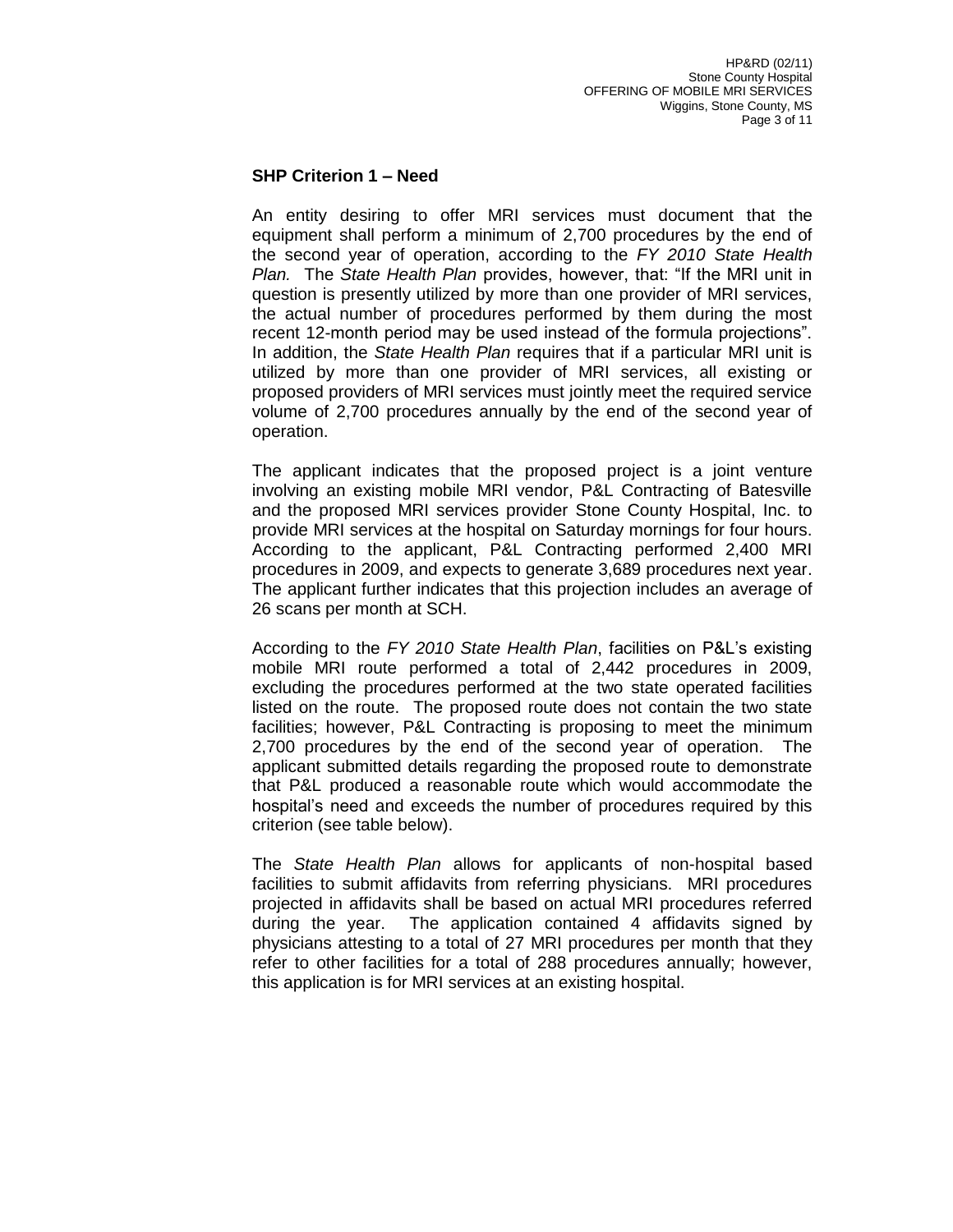The applicant makes the following projections of MRI procedures to be performed during the first and second years of operation:

| <b>Year 1</b> | Year 2 |
|---------------|--------|
| 300           | 360    |

## General Hospital Service Area 9 Location and Number of MRI Procedures *FY 2010 State Health Plan*

| <b>Facility Name</b>                                                  | Location/Type<br>of Equipment | Day(s)    | # of Hours | 2008 No. of<br><b>Procedures</b> | *2009 No. of<br><b>Procedures</b> | <b>FTE Unit</b><br>2009 |
|-----------------------------------------------------------------------|-------------------------------|-----------|------------|----------------------------------|-----------------------------------|-------------------------|
|                                                                       |                               |           |            | <b>Performed</b>                 | <b>Performed</b>                  |                         |
| Regional<br><b>Biloxi</b><br><b>Medical Center</b>                    | Harrison/F                    | Sun-Sat   | $50+$ hrs  | 5,301                            | 4,951                             | 1.00                    |
| Coastal<br>County<br><b>Imaging Services</b>                          | Harrison/F                    | Mon & Fri | 45 hrs     | 1,515                            | 1,730                             | 1.00                    |
| Garden<br>Park<br><b>Medical Center</b>                               | Harrison/F                    | Mon - Fri | 60 hrs     | 2,333                            | 2,290                             | 1.00                    |
| County<br>George<br>Hospital                                          | George/F                      | Mon - Fri | 40 hrs     | 807                              | 747                               | 1.00                    |
| Medical<br>Hancock<br>Center                                          | Hancock/F                     | $Mon-Fri$ | 40 hrs     | 1.309                            | 1.348                             | 1.00                    |
| Highland<br>Community<br>Hospital                                     | Pearl River/M                 | Mon & Fri | 40 hrs     | 1,017                            | 1,131                             | 1.00                    |
| Memorial<br>Hospital<br>at Gulfport                                   | Harrison/F(2)                 | Mon - Fri | 150 hrs    | 5,424                            | 6,024                             | 2.00                    |
| Springs<br>Ocean<br>Hospital                                          | Jackson/F(2)                  | Mon-Fri   | 130 hrs    | 4,112                            | 3,860                             | 2.00                    |
| Open MRI - Cedar<br>Lake                                              | Harrison/F                    | Mon-Fri   | 45 hrs     | 3,936                            | 2,980                             | 1.00                    |
| <b>MRI</b><br>Open<br>$\overline{\phantom{0}}$<br><b>Compass Site</b> | Harrison/F                    | Mon-Fri   | 70 hrs     | 4,681                            | 4,634                             | 1.00                    |
| OMRI, Inc. d/b/a<br>Open MRI                                          | Jackson/M(2)                  | Mon - Fri | 80 hrs     | 1,992                            | 2,610                             | 2.00                    |
| River<br>Singing<br>Hospital                                          | Jackson/F(1)/M(1)             | Mon - Fri | $98+$ hrs  | 4,556                            | 4,798                             | 2.00                    |
| <b>Total</b>                                                          |                               |           |            | 36,983                           | 37,103                            | 16.00                   |

~Source: 2010 State Health Plan

 $*$  Updated information<br> $F - Fixed$   $M - Mc$ 

M – Mobile

FTE – Full-time equivalent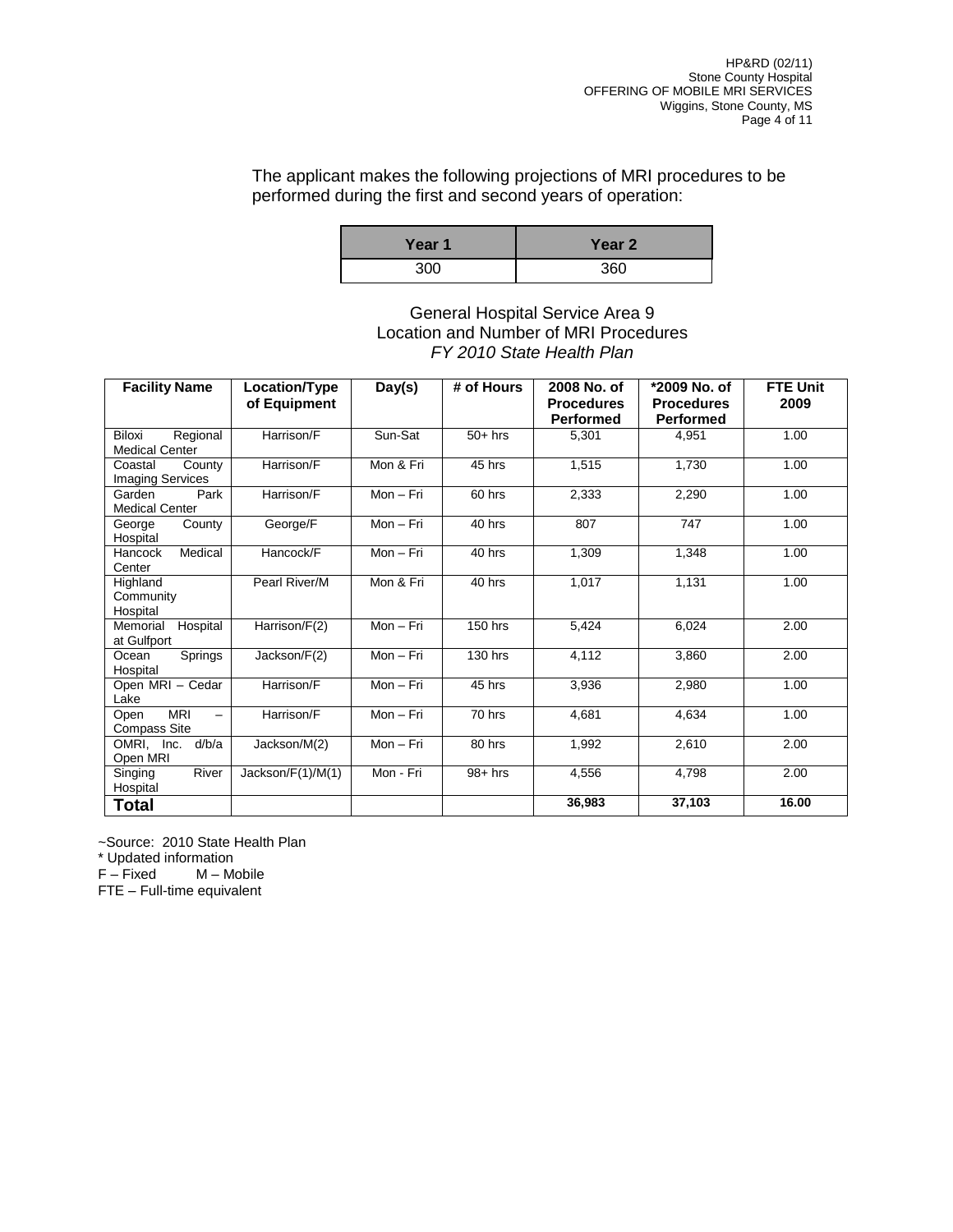| <b>Facility Name/Location</b>                | <b>2009 MRI</b><br><b>Scans</b> | <b>Proposed</b><br><b>MRI Scans</b> | Day | <b>Time</b>   |
|----------------------------------------------|---------------------------------|-------------------------------------|-----|---------------|
| *Central MS Correctional<br>Facility/Rankin  | 29                              | 0                                   | n/a | n/a           |
| <b>Chilot Memorial Hospital/Chilot</b>       |                                 |                                     | Fri | 8:00<br>2:00  |
| King's Daughters Medical<br>Center/Yazoo     | 520                             | 560                                 | Tue | 1:00<br>5:00  |
| *Mississippi State<br>Penitentiary/Sunflower | 10                              | $\Omega$                            | n/a | n/a           |
| North Sunflower Medical<br>Center/Sunflower  | 254                             | 295                                 | Tue | 8:00<br>12:00 |
| P&L Contracting/Panola                       | 477                             | 150                                 | Thu | 2:30<br>5:30  |
| Scan This/Tate                               | <b>CON</b>                      | 300                                 | Mon | 1:30<br>5:30  |
| Sharkey-Issaquena<br>Hospital/Sharkey        | 155                             | 240                                 | Wed | 1:00<br>5:00  |
| South Sunflower County<br>Hospital/Sunflower | 530                             | 490                                 | Wed | 7:30<br>11:30 |
| ^Stone County Hospital/Stone                 | $\blacksquare$                  | 312                                 | Sat | 8:00<br>12:00 |
| <b>Tri-Lakes Medical</b><br>Center/Panola    | 181                             | 530                                 | Thu | 8:00<br>1:00  |
| Yalobusha Hospital/Yalobusha                 | 325                             | 332                                 | Mon | 8:00<br>12:00 |
| <b>TOTAL</b>                                 | 2,442                           | 3,209                               |     |               |

#### **P&L Contracting Current and Proposed Route**

^ Proposed facility to be added to existing route.

\*State Operated facilities excluded from the list/total.

The applicant documents a reasonable population within its service area, Stone County. According to the *FY 2010 State Health Plan,* 258,938 MRI scans were performed in Mississippi during 2008 and the population projection for 2010 is 2,975,551; therefore, the Mississippi MRI use rate for 2010 is 87.02 MRI scans per 1,000 persons. The applicant submits that Stone County, with a population projection of 15,605, would expect to generate 1,358 MRI scans, according to MSDH's MRI need projection methodology.

#### **Population-Based Formula for Projection of MRI Service Volume**

| X*Y ÷1,000=V<br>Where, $X =$ Applicant's Defined Service area population<br>$Y = M$ ississippi MRI Use Rate<br>$V = Expected Volume$ |  |        |  |  |
|--------------------------------------------------------------------------------------------------------------------------------------|--|--------|--|--|
| 15,605 (Stone County's population)<br>1.000                                                                                          |  | 15.605 |  |  |
| 15.605 *87.02 (MS MRI use rate)                                                                                                      |  | 58     |  |  |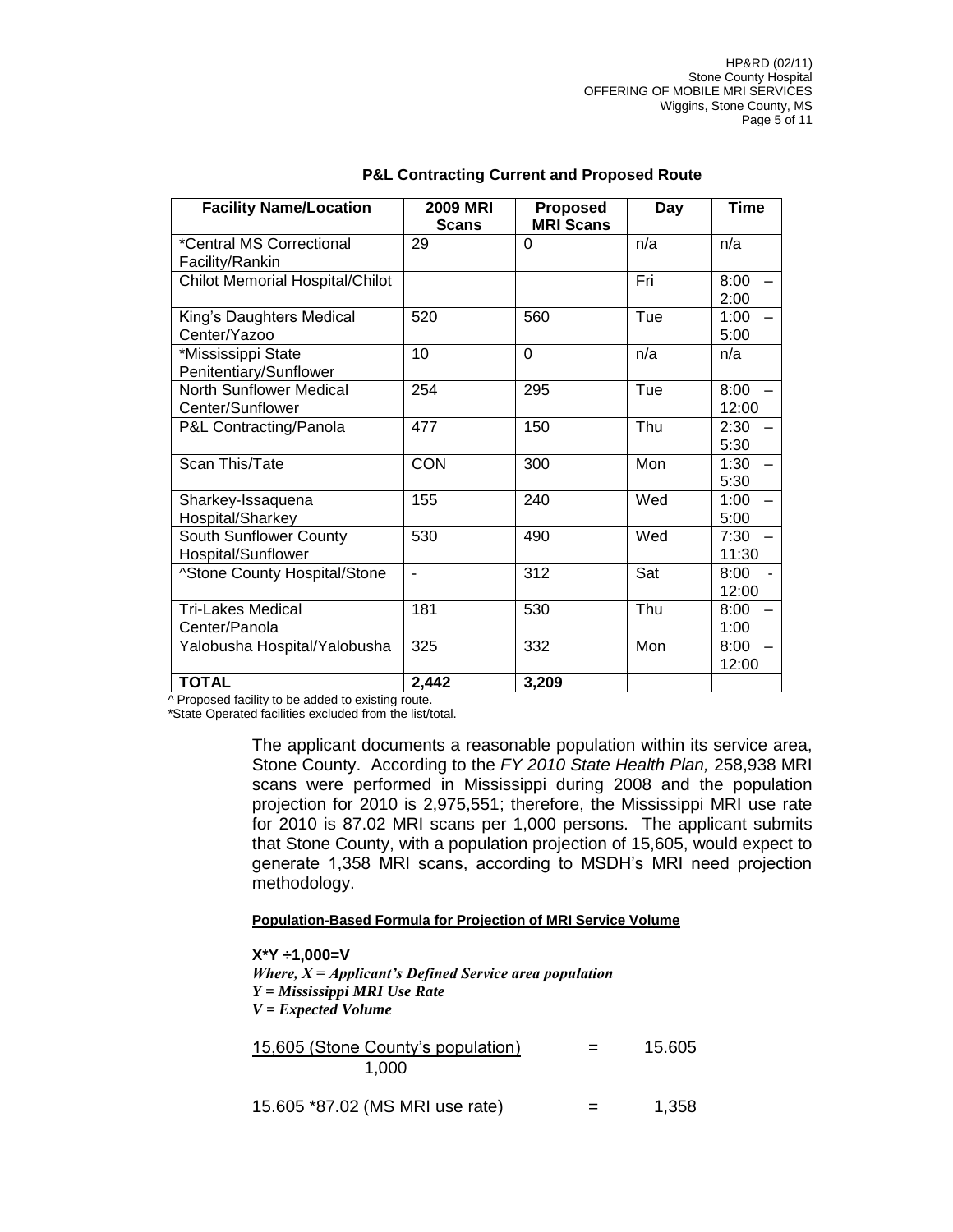The applicant has demonstrated that the equipment will perform 2,700 procedures by the second year of operation. In accordance with Policy Statement Seven, the minimum service volume for the establishment of mobile MRI services shall be prorated on a "site-by-site" basis based on the amount of time the mobile service will be operational at each site. The mobile service is proposed to be at Stone County Hospital for four hours per week, representing .10 FTE MRI units. Therefore, the minimum service volume for this location is 270 (2,700 x .1 FTE) scans per year. The applicant project to perform 300 scans their first year of operation.

Currently, there are no MRI providers in Stone County where the applicant proposes to provide services and has identified as its defined service area. Therefore, the applicant is in compliance with the need criterion.

## **SHP Criterion 2 – Documentation of Diagnostic Imaging Modalities**

The applicant certifies that a full range of radiology diagnostic imaging modalities for verification and complimentary studies will be available through Stone County Hospital.

# **SHP Criterion 3 – Accessibility**

The applicant certifies that no entity involved with this joint venture within the scope of its available services, neither the facility where the service is to be provided, nor its participating medical personnel shall have policies or procedures which would exclude patients because of race, color, age, sex, ethnicity, or ability to pay.

#### **SHP Criterion 4 – Staffing**

The applicant affirms that a full-time, board eligible radiologist will be available for the interpretation of all MRI images. The application contains a curriculum vita for Charles Stewart Greeson, M.D., F.A.C.R.

The applicant states that P&L Contracting will provide the full-time MRI technologist.

# **SHP Criterion 5 – Research Staffing**

SCH affirms that the facility does not intend to use the MRI unit for experimental procedures.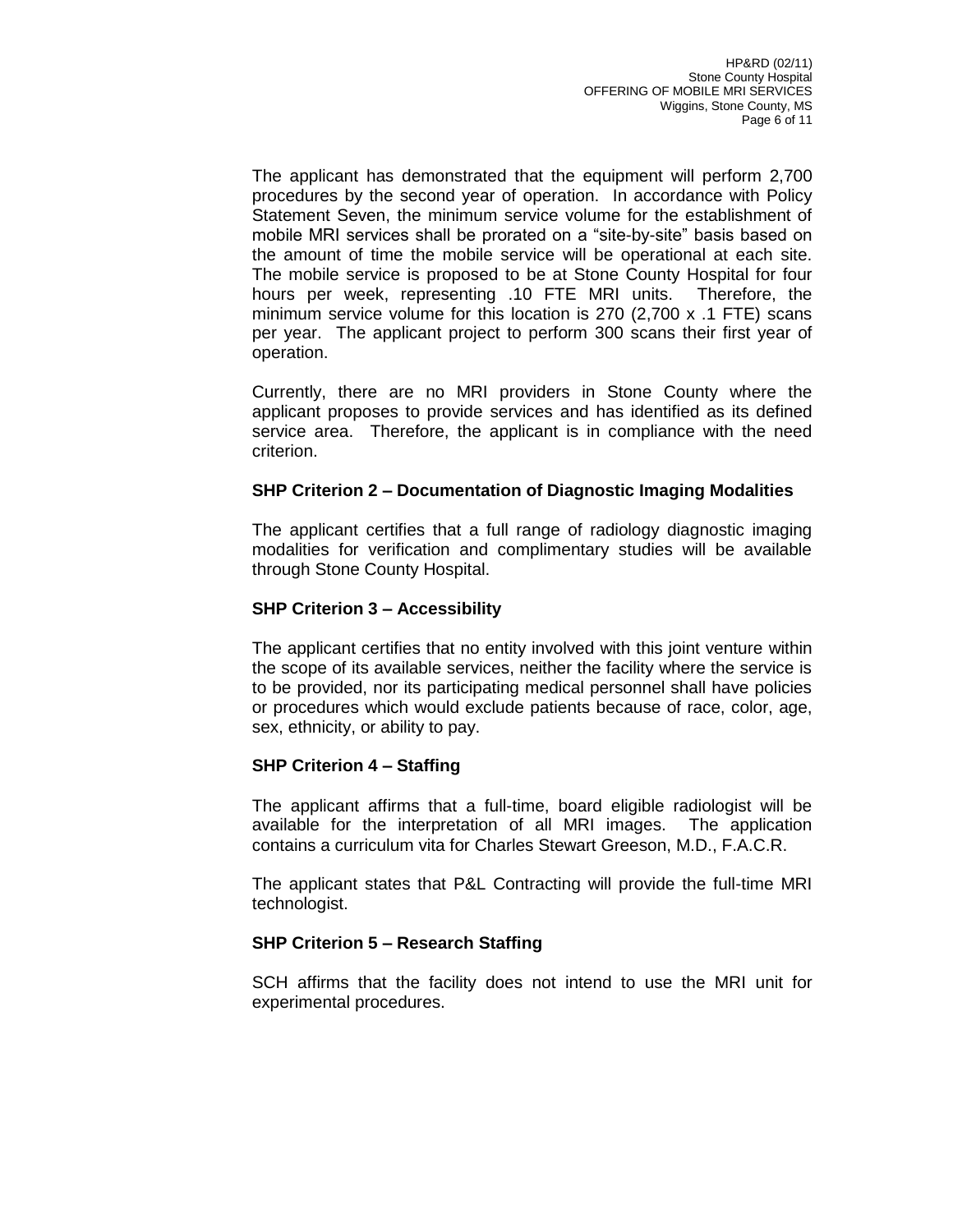## **SHP Criterion 6 – Data Requirement**

The applicant affirms that the facility will record and maintain the information required by this criterion and shall make the data available to the Mississippi State Department of Health upon request.

### **SHP Criterion 7 – CON Approval**

P&L Contracting, the proposed mobile MRI provider, is approved to provide MRI equipment and services in Mississippi.

## **B. General Review (GR) Criteria**

Chapter 8 of the *Mississippi Certificate of Need Review Manual, revised May 1, 2010,* addresses general criteria by which all CON applications are reviewed. This application is in substantial compliance with general review criteria contained in the Manual.

## **GR Criterion 1 – State Health Plan**

The application was reviewed for compliance with the *FY 2010 State Health Plan* as previously discussed.

# **GR Criterion 2 – Long Range Plan**

The applicant states that its long term goal is to assure that its medical staff and referring physicians have access to a full range of diagnostic modalities locally for the least amount of capital expenditure possible on behalf of Stone County Hospital. Therefore, the applicant considers the proposed project to be consistent with its long-range plans.

#### **GR Criterion 3 – Availability of Alternatives**

The applicant contends that the only other possible alternative would be for Stone County Hospital to do nothing. However, this option was rejected because of limited accessibility and unnecessary travel expenses for the services. As a result, they opt to contract with a MRI provider, P&L, Contracting of Batesville, Mississippi.

#### **GR Criterion 4 – Economic Viability**

SCH contends that the cost per scan is comparable to the regional market. The applicant further states that the actual reimbursement per scan is determined by the payors of such services regardless of the charge and are based similar to services provided within critical access hospitals.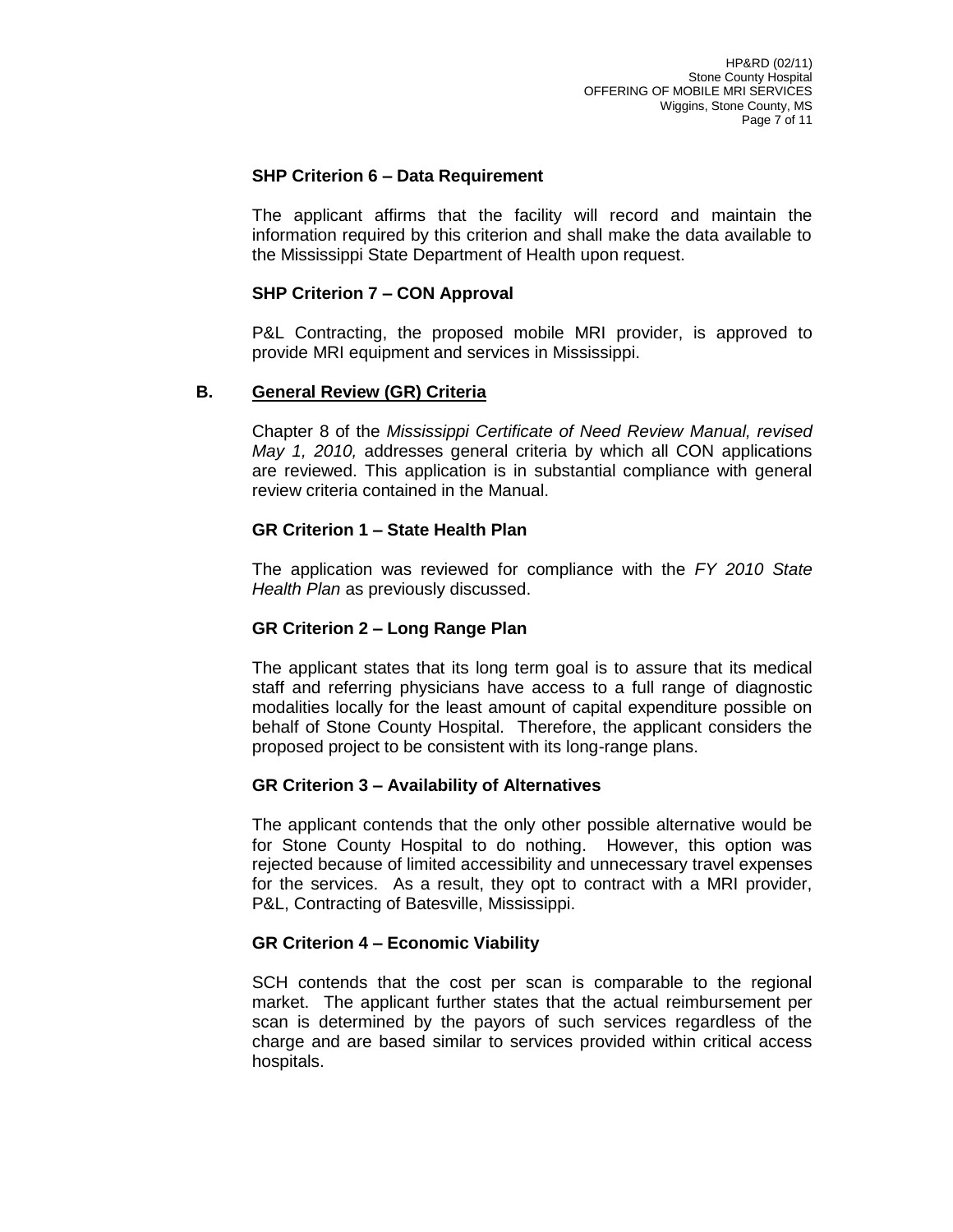The applicant states that the projected number of scans is based on the utilization history of a similar hospital located within the state and the initial cost for the proposed project is very minimal, if any, and paid by SCH.

Staff concluded that the proposed project will be economically viable by the third year of operation.

# **GR Criterion 5 – Need for Project**

The applicant submits that having MRI capabilities at the SCH will help physicians and others in determining the most efficacious treatment modality for patients, particularly for chronic ill patients, locally. The applicant further submits that MRIs will only be provided to those persons who are referred by a physician and who has a written prescription for a specific type of scan regardless of their social or economic standing.

According to the *2010 State Health Plan,* there are no facilities in Wiggins, Stone County, Mississippi offering MRI services.

The application contains six letters of support for the proposed project.

The Department did not receive any letters of opposition concerning the proposed project.

# **GR Criterion 6 – Access to the Facility or Service**

The applicant affirms that all residents of the health planning service area, hospital service area, and patient service area, including Medicaid recipients, charity/medically indigent patients, racial and ethnic minorities, women, handicapped persons, and the elderly will have access to the services proposed.

#### **GR Criterion 7 – Information Requirement**

The applicant affirms that it will record and maintain the information required by this criterion and make it available to the Mississippi State Department of Health within 15 business days of proper request.

#### **GR Criterion 8 – Relationship to Existing Health Care System**

The applicant submits that there are no other MRI services available in Wiggins, Stone County, Mississippi.

The Department has not received any letters of opposition for the proposed project.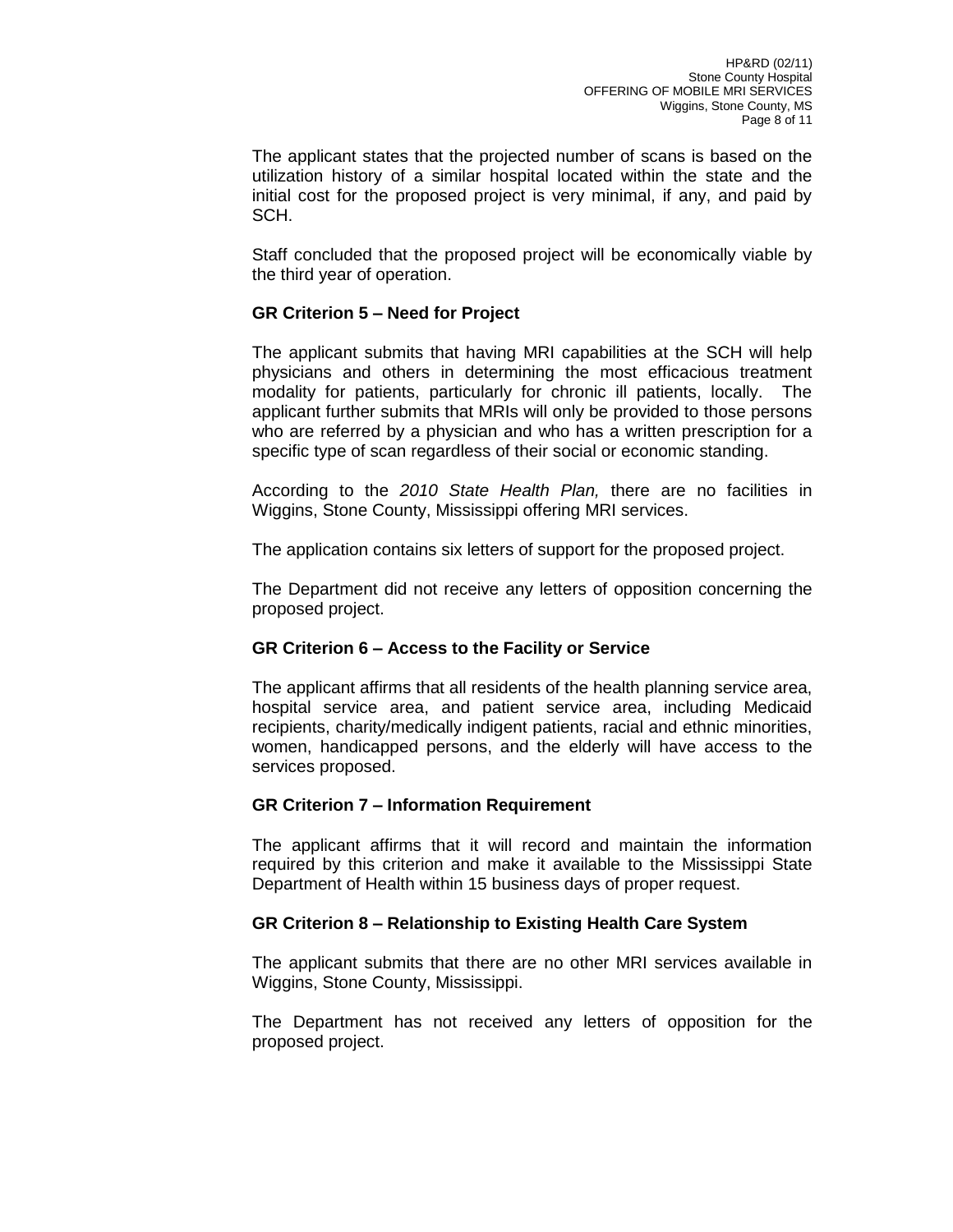### **GR Criterion 9 - Availability of Resources**

The applicant documents that physicians currently on staff with Stone County Hospital will be referring patients for MRI service and the coordinator/billing personnel are presently on staff at SCH. The applicant further documents that a radiologist retained by SCH will interpret the images and bill appropriate payors for services provided, as a result, no additional staff will be required.

# **GR Criterion 16– Quality of Care**

Stone County Hospital is in compliance with the Minimum Standards for the Operation of Mississippi Hospitals, according to the Division of Health Facilities Licensure and Certification.

## **IV. FINANCIAL ANALYSIS**

## **A. Capital Expenditure Summary**

The applicant indicates that no capital expenditure is associated with this project.

## **B. Method of Financing**

This project requires no financing.

# **C. Effect on Operating Costs**

With regard to this project, the applicant's projected Operating Statement for Stone County Hospital for the first three years of operation is listed as Attachment 1.

The applicant projects 300 MRI procedures will be performed the first year, 360 the second year, and 420 MRI procedures the third year of operation. The cost and charge per scan will be \$1,215 and \$1,864 respectively.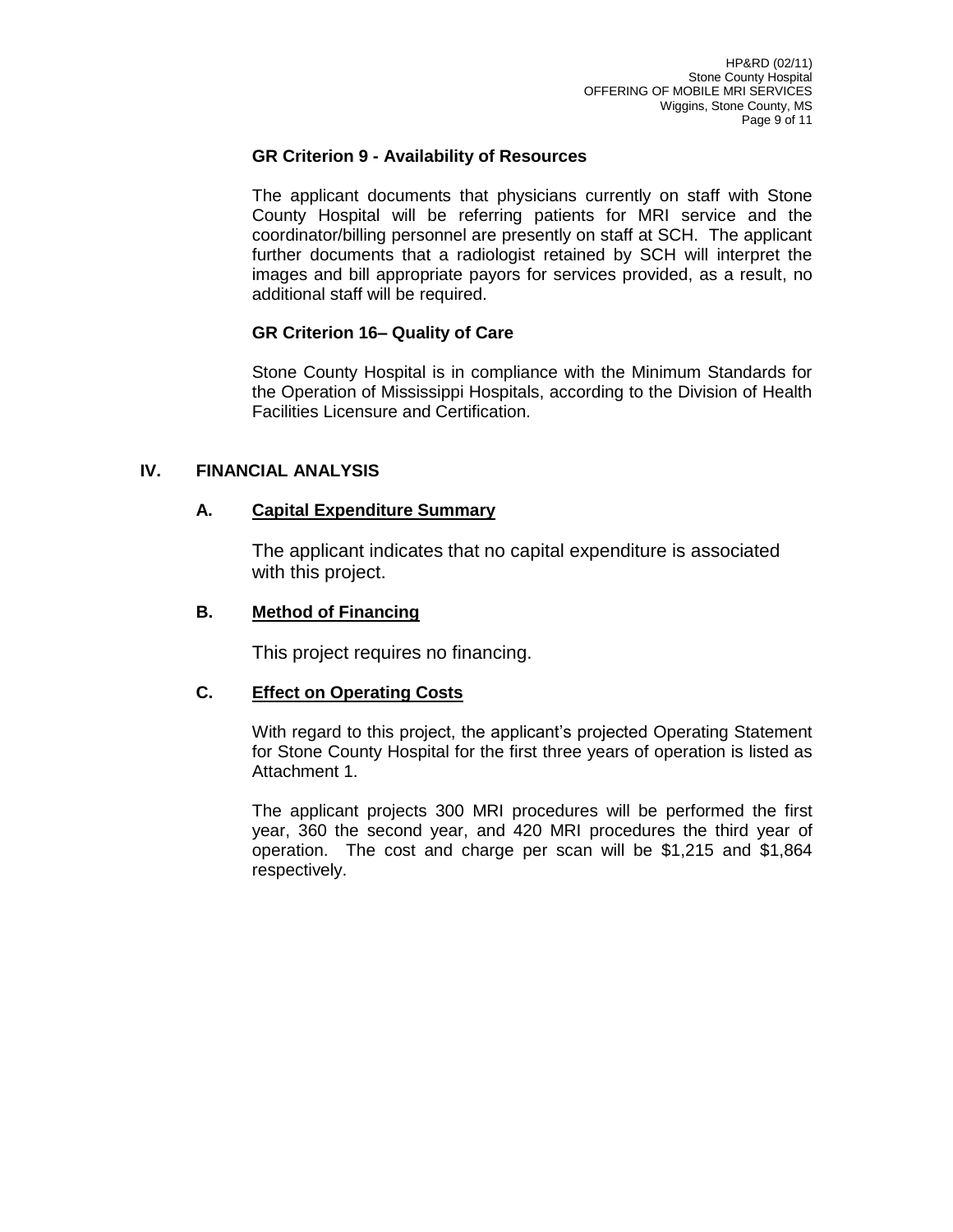# **D. Cost to Medicaid/Medicare**

The cost of the project to third party payors is as follows (based on gross patient revenue):

| <b>Patient Mix by</b><br>Payor | <b>Utilization Percentage</b> | <b>First Year Cost</b> |
|--------------------------------|-------------------------------|------------------------|
| <b>Medicare</b>                | 37%                           | \$206,345              |
| <b>Medicaid</b>                | 15%                           | \$83,880               |
| <b>Commercial</b>              | 34%                           | \$191,246              |
| <b>Self Pay</b>                | <u> 14%</u>                   | <u>729</u>             |
| Total                          | 100%                          | \$559,200              |

# **V. RECOMMENDATION OF OTHER AFFECTED AGENCIES**

The Division of Medicaid was provided a copy of this application for comment; however, no comments were received prior to posting of the staff analysis.

### **VI. CONCLUSION AND RECOMMENDATION**

This project is in compliance with the criteria and standards for the offering of fixed or mobile MRI services as contained in the *FY 2010 Mississippi State Health Plan;* Chapter 8 of the *Mississippi Certificate of Need Review Manual, 2010 revision;* and all adopted rules, procedures, and plans of the Mississippi State Department of Health.

The Division of Health Planning and Resource Development recommends approval of the application submitted by Stone County Hospital for the offering of mobile MRI services provided by P&L Contracting.